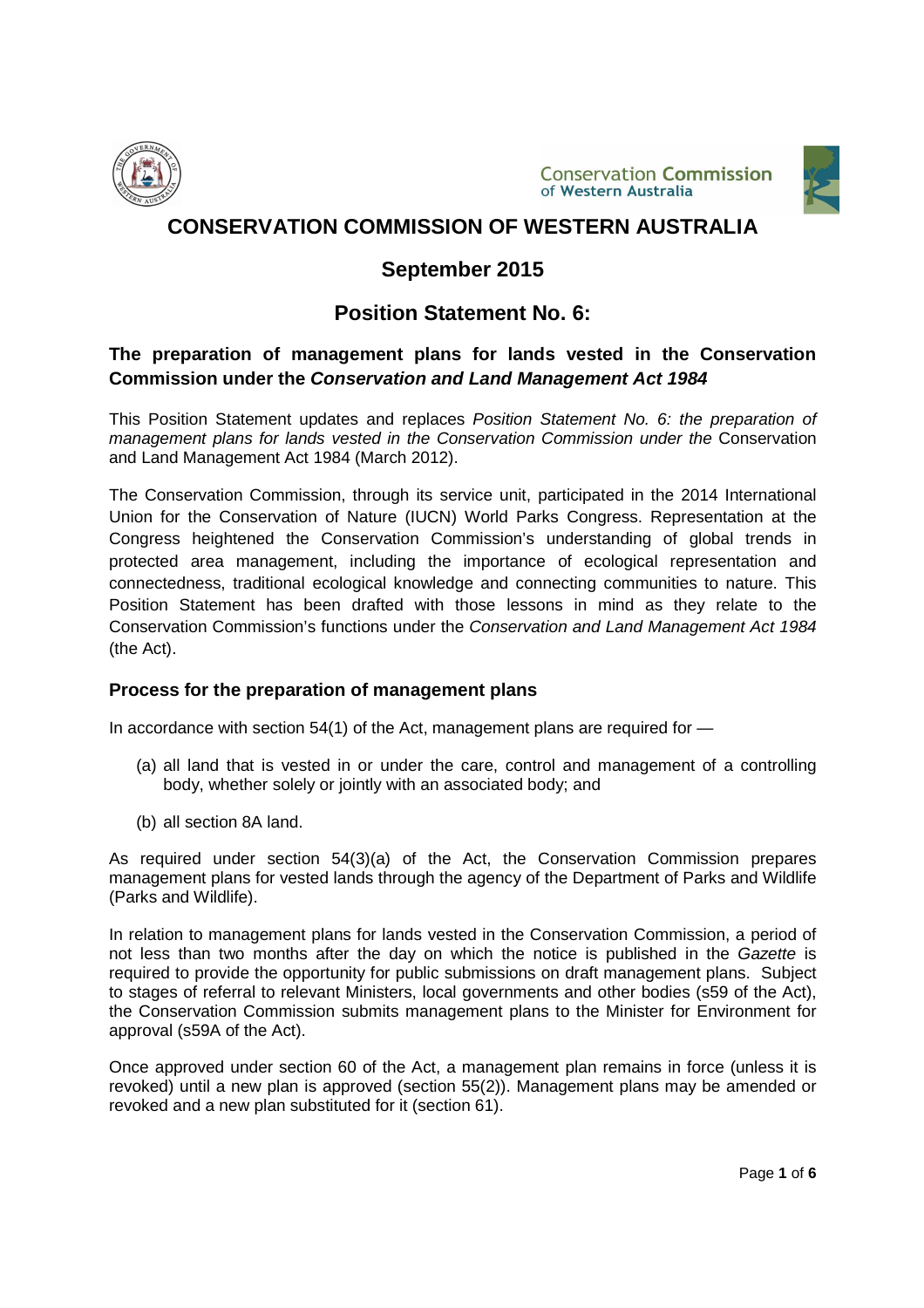





The procedure to amend a management plan follows section 61 of the Act which requires the same processes as those that apply to the preparation of management plans.

#### **Contents of Management Plans**

Management plans shall contain the following in relation to vested lands for a period not exceeding ten years (see section 55 of the Act):

- a statement of the policies or guidelines proposed to be followed; and
- a summary of operations proposed to be undertaken.

In addition, a management plan for an indigenous State forest or timber reserve shall specify the purpose, or combination of purposes, for which it is reserved, being one or more of the following purposes (see section 55(1a) of the Act):

- conservation
- recreation
- timber production on a sustained yield basis
- water catchment protection; or
- other purpose prescribed by regulations.

This Position Statement addresses the preparation of management plans to support the delivery of requirements under the Act whilst providing for:

- consistency in the structure and content of management plans; and
- the integration of species conservation and cultural and heritage strategies.

The Conservation Commission values information that complements requirements under s55 of the Act and provides a context of biodiversity conservation to guide the prioritisation of management actions and strategies. The illustration below shows the Conservation Commission's functions in the context of management plan preparation under the Act.

|  | <b>Conservation and Land Management</b><br>Act 1984 | • s19 Functions of the Conservation Commission<br>• s54 Management Plans to be prepared<br>• s55 Contents of Management Plans                                                                    |
|--|-----------------------------------------------------|--------------------------------------------------------------------------------------------------------------------------------------------------------------------------------------------------|
|  | <b>Contents of Management Plans</b>                 | • Statement of policies or guidelines to be followed (key<br>values and threats, desired outcomes, goals, and<br>objectives)<br>• Management Actions (summary of operations to be<br>undertaken) |
|  | Key Performance Indicators                          | • Performance Measure<br>$\bullet$ Target<br>• Reporting Requirements                                                                                                                            |
|  |                                                     |                                                                                                                                                                                                  |

Figure 1: Contents of management plans for lands vested in the Conservation Commission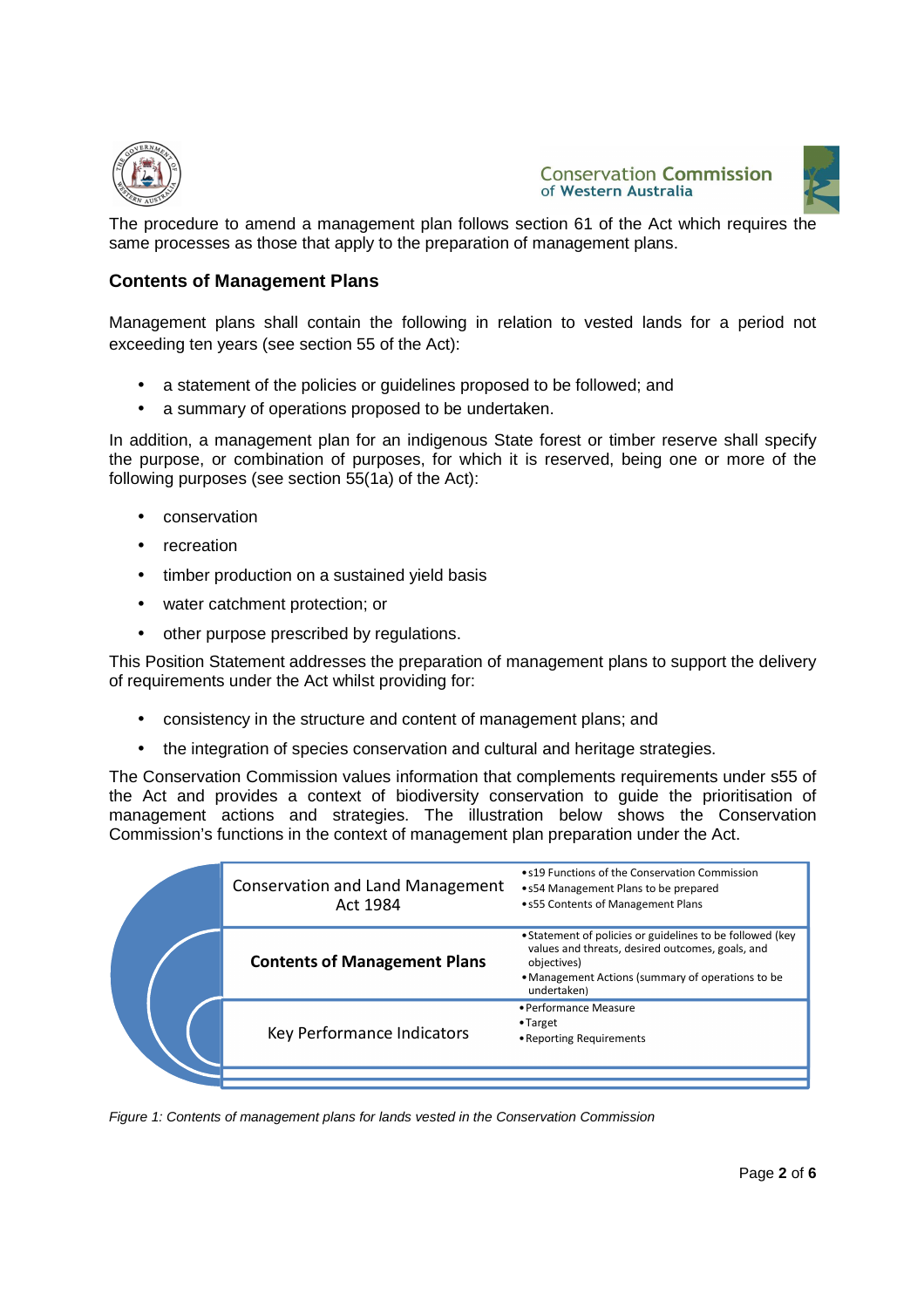



The Conservation Commission Position Statements Nos. 9 and 10 deal with the development of Key Performance Indicators and the implementation of management actions (see www.conservation.wa.gov.au ).

## **Baseline components of management plans**

In general, management plans contain management directions for the following:

- key values and threats
- natural environment (physical and biological)
- cultural heritage
- visitor use
- managing resource use

In addition to the core components outlined above, management plans may also have Vision statements which are an inspirational description of the desired future state for the planning area including its biodiversity, cultural and recreational values. If a vision is included in the management plan, objectives in management plans should relate to the vision and capture in greater detail what needs to be achieved and where; thereby reflecting the vision in operational terms (see IUCN/Species Survival Commission 2008).

#### **Key values and threats**

The relevant specialists from the Department of Parks and Wildlife need to be involved in developing the vision, objectives and actions that are aimed at protecting key values of the planning area and managing pressures affecting its biodiversity and cultural components.

The customary territories, lands, and marine areas of Indigenous Peoples and local communities embodying traditional lifestyles are among the most critical, biodiversity-rich lands and seas. These areas are critical for sustaining and strengthening biological and cultural diversity (IUCN, 2014a). It is therefore important that the section on key values and threats is based on a thoughtful and inclusive analysis of both scientific and traditional knowledge and be inclusive of the major stakeholders necessary for participation in the management planning process.

In addition, protected areas are an effective tool for the conservation of wild fauna, flora, and fungi; the persistence of well-functioning, intact ecosystems; and offer solutions for addressing biodiversity loss. In addition, they are considered to offer solutions to a range of environmental problems and social problems on land and sea, and to maintaining essential ecosystem services that underpin human welfare and livelihoods. Protected areas must therefore be considered as mainstream contributions to true sustainable development as they are essential for biodiversity conservation (IUCN, 2014b).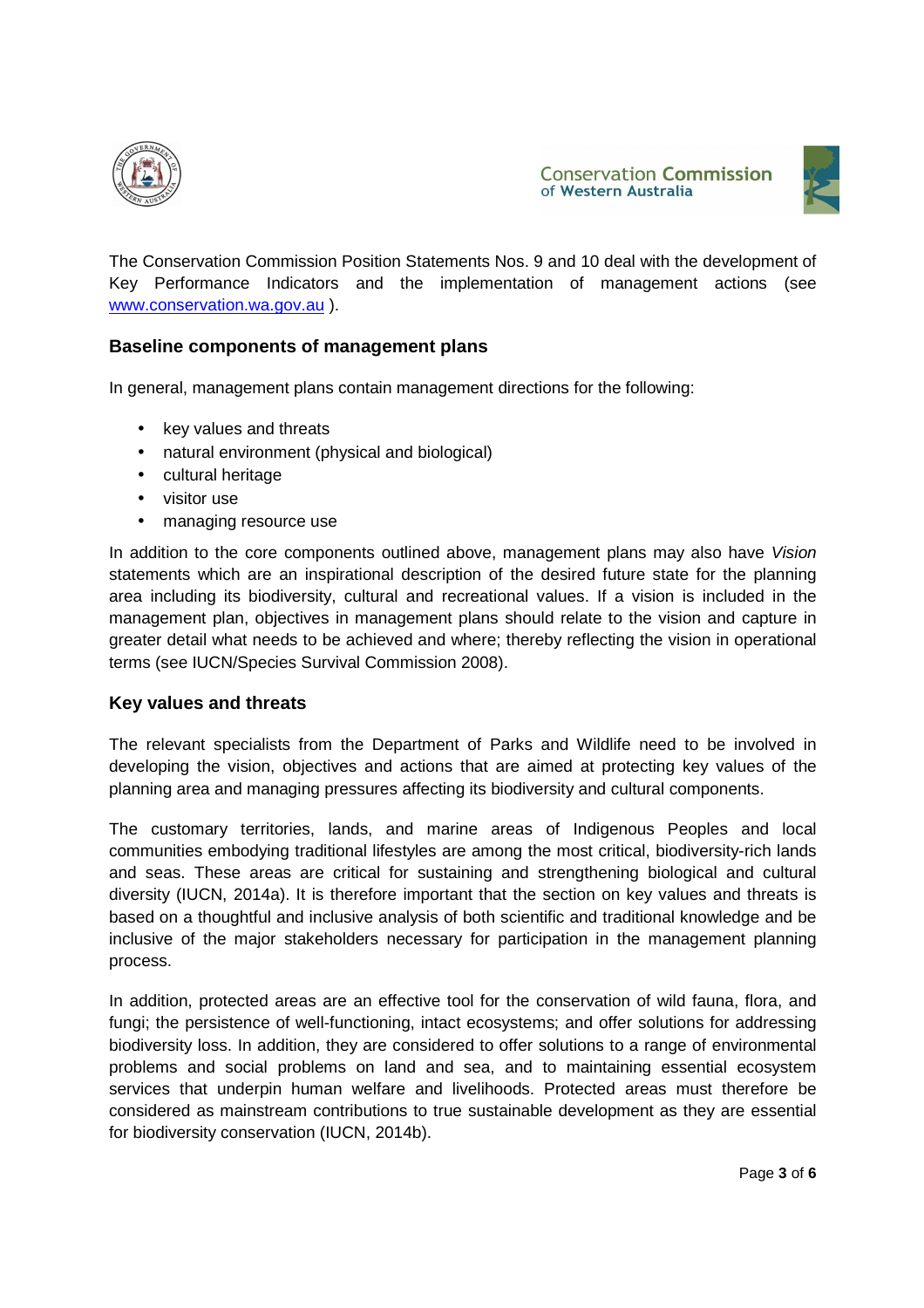

#### **Conservation Commission** of Western Australia



Figure 2 denotes the socio-cultural and scientific aspects of biodiversity values in lands vested in the Conservation Commission under the Act and follows the IUCN strategic planning for species conservation (see IUCN 2014c and Maffi and Woodley 2010).



Figure 2: Biodiversity values in management plans prepared under the CALM Act \*(see IUCN 2014c)

## **Objectives, desired outcomes and goals**

Management objectives for categories of lands vested in the Conservation Commission are outlined in section 56(1) of the Act and include in the case of:

- national parks and conservation parks "to fulfil so much of the demand for recreation by members of the public as is consistent with the proper maintenance and restoration of the natural environment, the protection of indigenous flora and fauna and the preservation of any feature of archaeological, historic or scientific interest" (section 56(1)(c));
- nature reserves "to maintain and restore the natural environment, and to protect, care for, and promote the study of, indigenous flora and fauna, and to preserve any feature of archaeological, historic or scientific interest" (section 56(1)(d));
- section  $5(1)(q)$  and  $5(1)(h)$  reserves "to achieve the purpose for which the land was vested in, or for which the care, control and management of the land were placed with, the controlling body" (section 56(1)(e)). These areas are managed for a wide variety of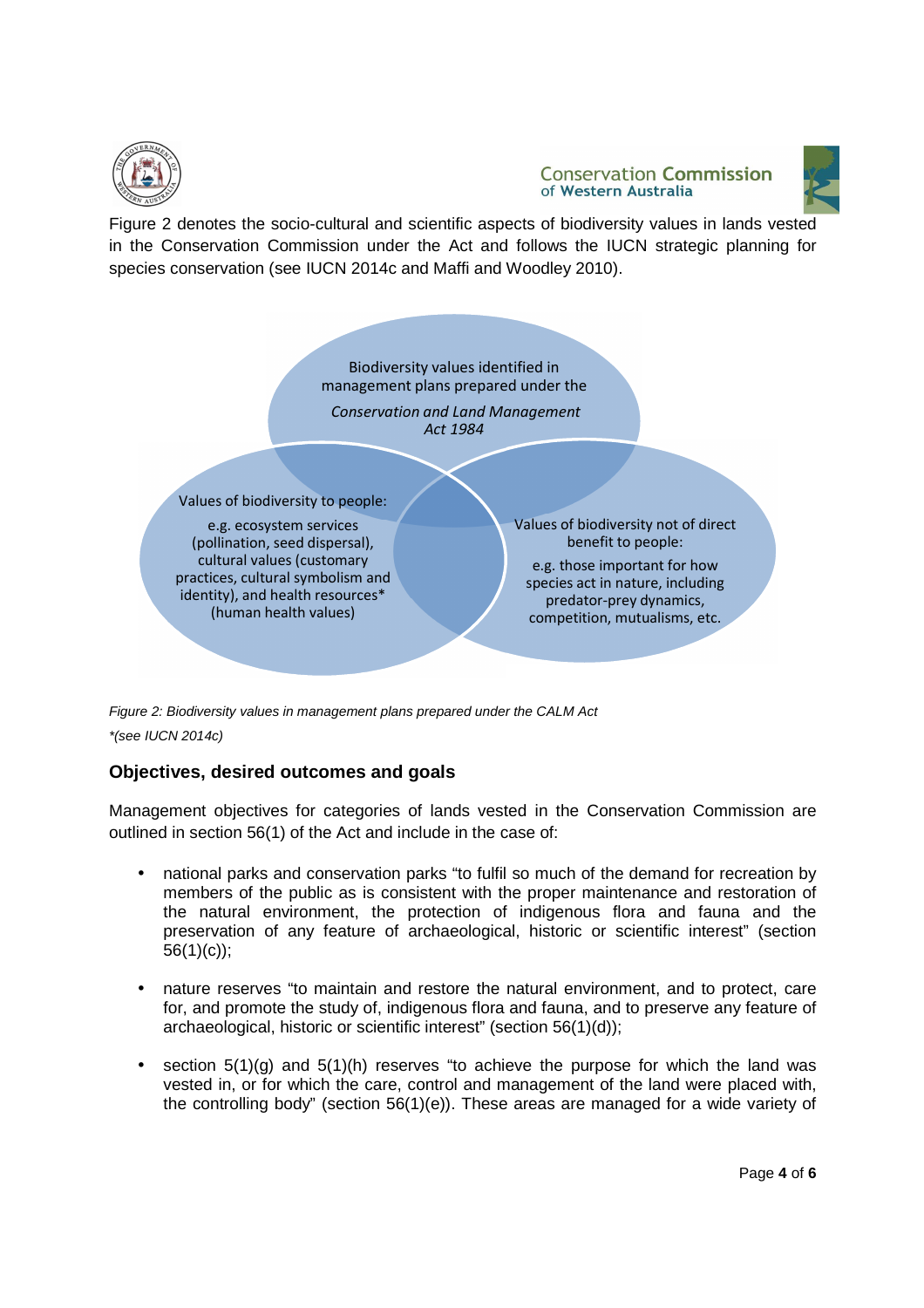



purposes, including recreation, conservation of flora and fauna and historical features; and

indigenous State forests or timber reserves "to achieve the purpose, or combination of purposes, provided for in the proposed management plan under section 55(1a)" (section 56(1)(a)).

These management objectives for categories of lands vested in the Conservation Commission under the Act provide the fundamental components that should be reflected in the particular objectives and desired outcomes developed in management plans.

In 2012, the Act was amended to include the protection of the value of the land to the culture and heritage of Aboriginal people (section 56(2)) (see Department of Parks and Wildlife 2014, Guide to Aboriginal customary activities on Parks and wildlife managed lands and waters).

### **Management Actions: summary of operations to be undertaken**

Management actions are the activities that need to be implemented to achieve the objectives of a management plan. In general, proposed management actions are diverse and may include activities that support legislative requirements for the protection of species and habitats (for example, biodiversity surveys, research, capacity development, education, and policy development). Whilst some actions may succeed, others may fail and it is important to develop strategies to document these successes and failures within a continual improvement framework. (see the Conservation Commission's Position Statements Nos 9 and 10 relating to the Conservation Commission's continual improvement framework available at www.conservation.wa.gov.au).

#### **References**

Conservation Commission of Western Australia 2014a. Position Statement No. 9: Criteria for developing Key Performance Indicators for management plans prepared under the Conservation and Land Management Act 1984. Conservation Commission of Western Australia, Perth.

Conservation Commission of Western Australia 2014b. Position Statement No. 10: Monitoring strategy for assessing the implementation of management plans under the Conservation and Land Management Act 1984. Conservation Commission of Western Australia, Perth.

Department of Parks and Wildlife 2014. Guide to Aboriginal customary activities on Parks and Wildlife managed lands and waters. Department of Parks and Wildlife, Perth.

IUCN 2014a. A strategy of innovative approaches and recommendations for respecting indigenous and traditional knowledge and culture in the next decade. Submitted on 22 December 2014, following the deliberations of the IUCN World Parks Congress 2014. International Union for the Conservation of Nature available at www.iucn.org.

IUCN 2014b. A strategy of innovative approaches and recommendations to reach conservation goals in the next decade. Submitted on 22 December 2014, following the deliberations of the IUCN World Parks Congress 2014. International Union for the Conservation of Nature available at www.iucn.org.